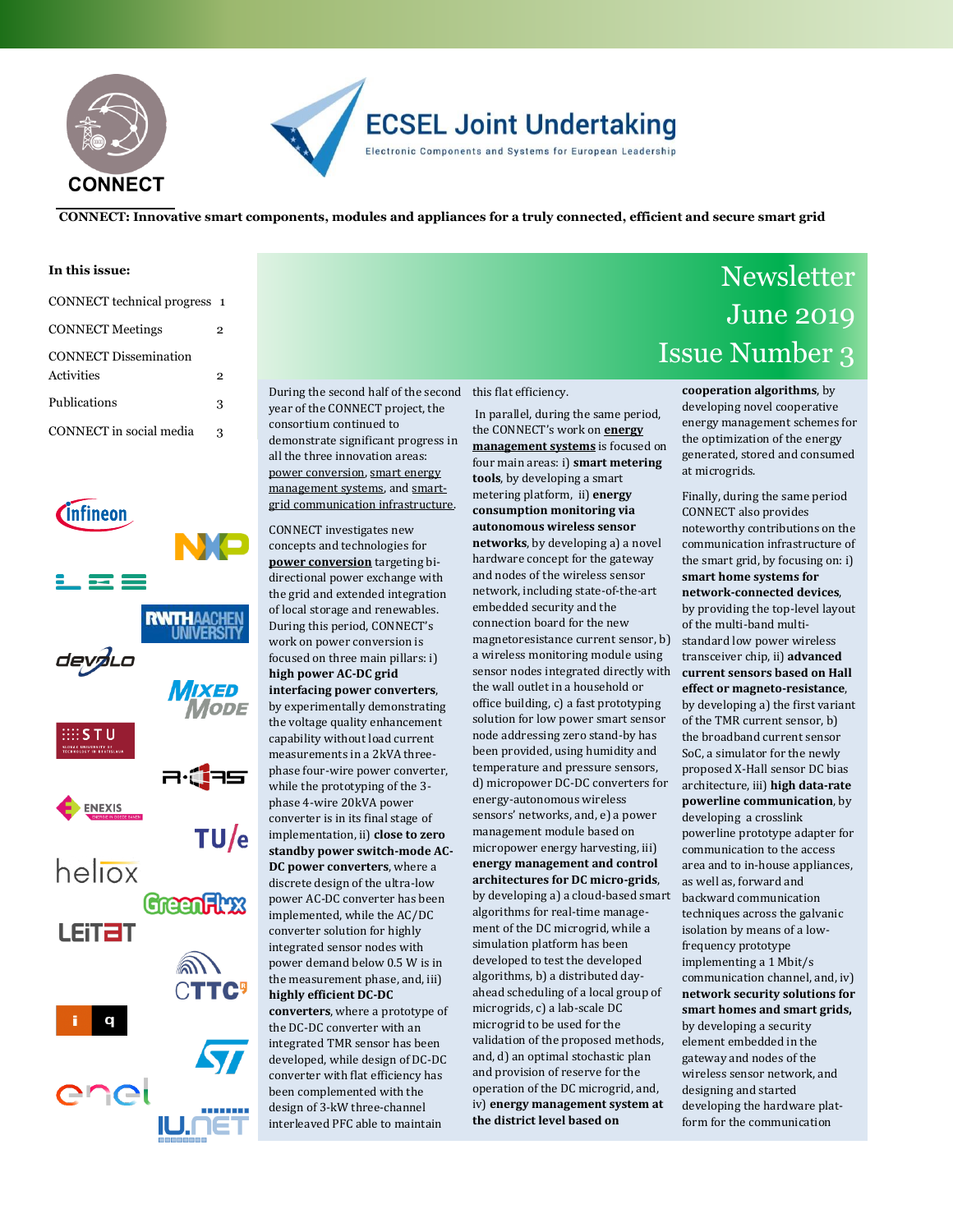# CONNECT Meetings CONNECT Meetings



The CONNECT 4<sup>th</sup> General Assembly was successfully held at the NXP premises in Hamburg, Germany. During the meeting, the good progress of the project was recognized, while the first prototypes and demos were presented!

### CONNECT Dissemination Activities



**CONNECT was represented by HELIOX at the VDV ElekBu Conference 2019 in Berlin, Germany during 5 and 6 February 2019**

**Future of Charging 2019 Future of**<br>Charging 2019 **Charging 2019**

**CONNECT was also represented by HELIOX at the Future of Charging Symposium at TU Eindhoven during 19 and 20 February 2019**

**CONNECT was present at the ECSEL JU Symposium, which took place in the palace of parliament in Bucharest on June 17/18 2019. During the Symposium, the CONNECT partner Mixed Mode had the chance to present the CONNECT secure wireless sensor network demonstrator to the ECSEL program officer Georgi Kuzmanov.**



ECSEL JU Symposium 2019 **ECSEL JU Symposium 2019**